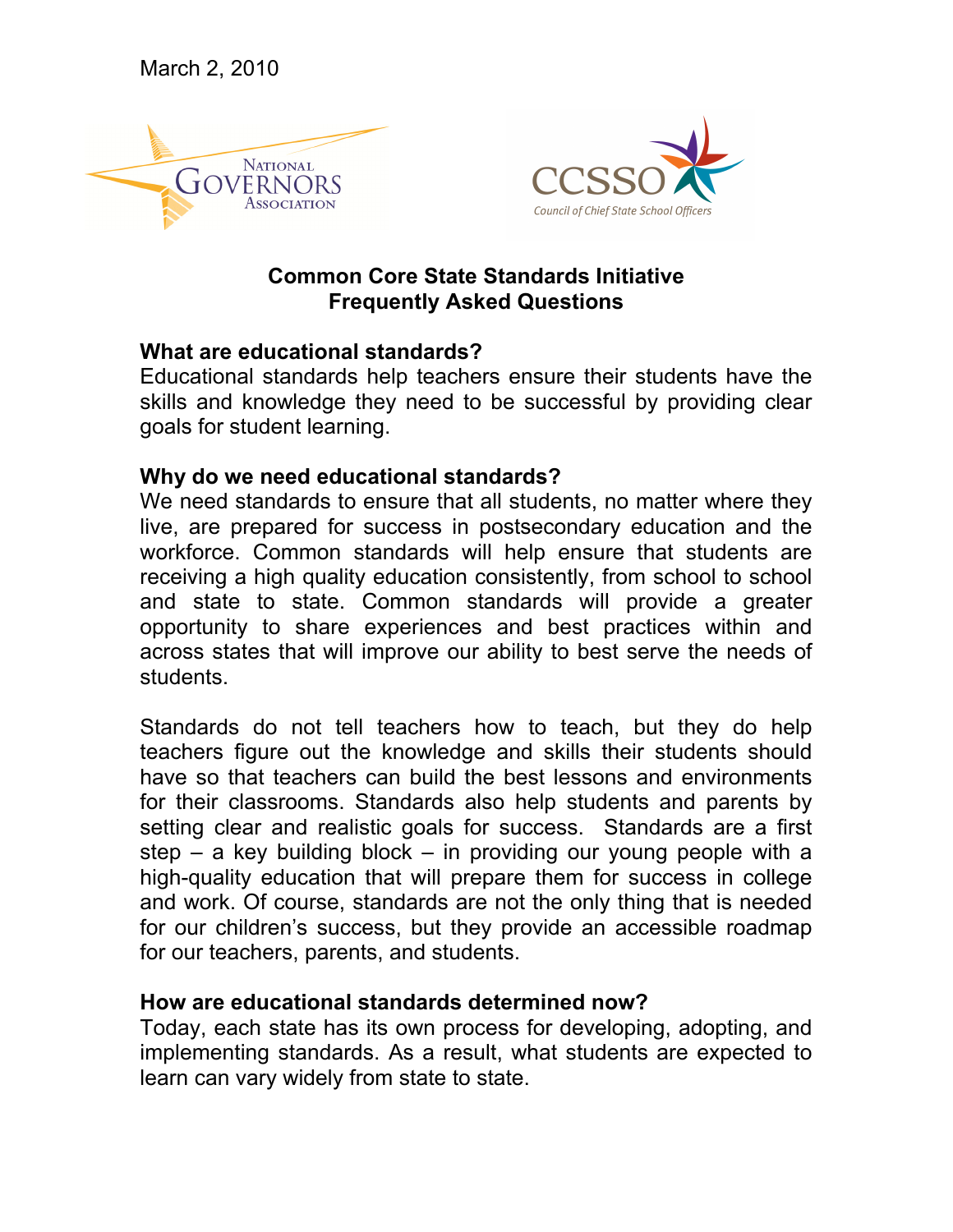### **Is having common standards the first step toward nationalizing education?**

No. Common core standards are a state-led effort to give all students the skills and knowledge they need to succeed. The federal government has not been involved in the development of the standards. Individual states will choose whether or not to adopt these standards.

#### **What is the Common Core State Standards Initiative?**

The Common Core State Standards Initiative is a state-led effort to establish a single set of clear educational standards for Englishlanguage arts and mathematics that states can share and voluntarily adopt. The standards have been informed by the best available evidence and the highest state standards across the country and globe and designed by a diverse group of teachers, experts, parents, and school administrators, so they reflect both our aspirations for our children and the realities of the classroom. These standards are designed to ensure that students graduating from high school are prepared to go to college or enter the workforce and that parents, teachers, and students have a clear understanding of what is expected of them. The standards are benchmarked to international standards to guarantee that our students are competitive in the emerging global marketplace.

### **Why is the Common Core State Standards Initiative important?**

We want to make sure that every child across the country is given the tools they need to succeed. High standards that are consistent across states provide teachers, parents, and students with a set of clear expectations that everyone can work toward together. This will ensure that we maintain America's competitive edge, so that all of our students are well prepared with the skills and knowledge necessary to compete with not only their peers here at home, but with students from around the world.

These standards are a common sense first step toward ensuring our children are getting the best possible education no matter where they live.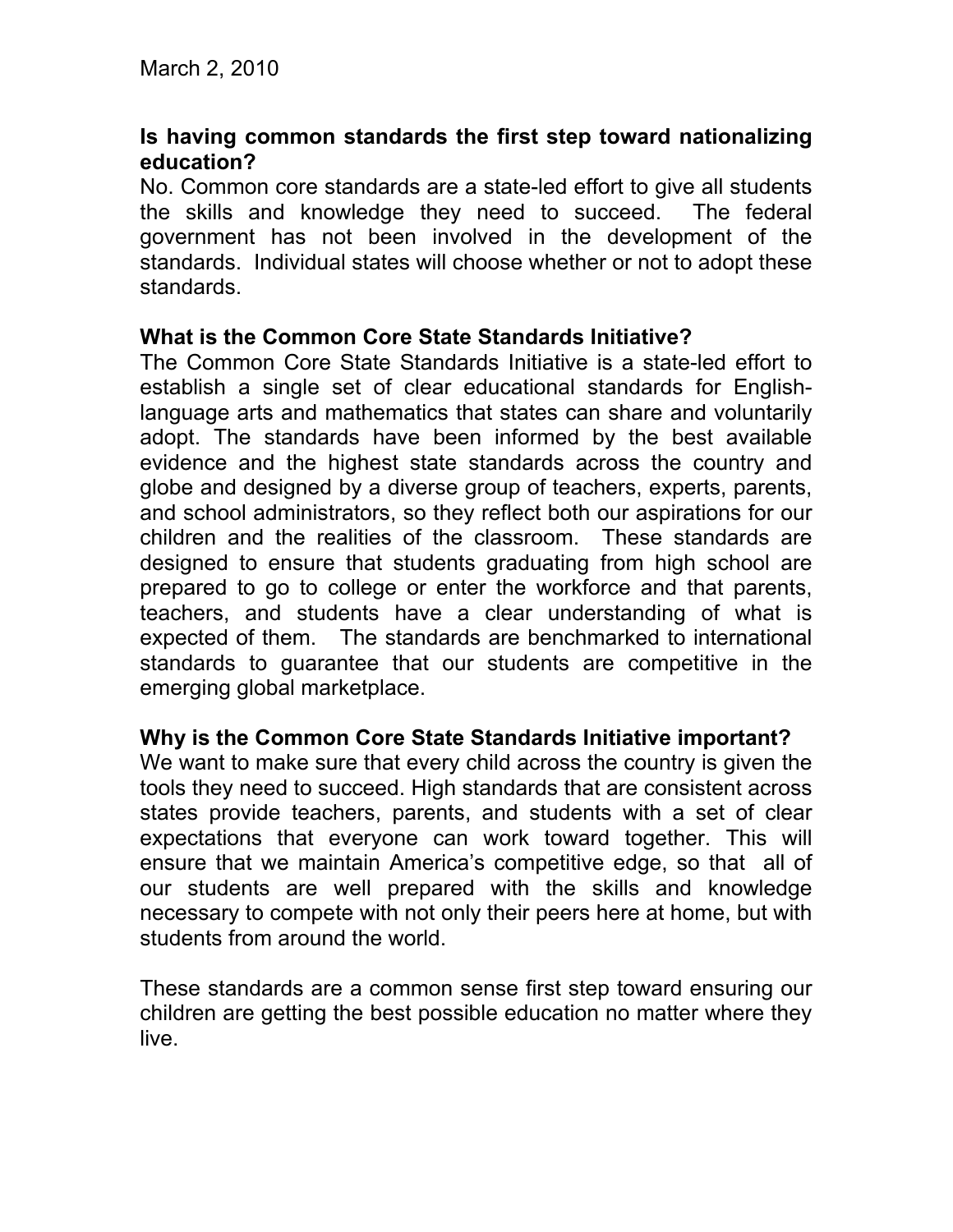Of course, standards cannot single-handedly improve the quality of our nation's education system, but they do give educators shared goals and expectations for their students. For example, the common core state standards will enable participating states to work together to:

- Make expectations for students clear to parents, teachers, and the general public;
- Encourage the development of textbooks, digital media, and other teaching materials aligned to the standards;
- Develop and implement comprehensive assessment systems to measure student performance against the common core state standards that will replace the existing testing systems that too often are inconsistent, burdensome and confusing; and
- Evaluate policy changes needed to help students and educators meet the standards.

# **Who is leading the Common Core State Standards Initiative?**

Parents, teachers, school administrators and experts from across the country together with state leaders, through their membership in the Council of Chief State School Officers (CCSSO) and the National Governors Association Center for Best Practices (NGA Center) are leading the effort to develop a common core of state standards.

In addition, CCSSO and the NGA Center have provided public comment periods for everyone to submit feedback on the draft standards documents. Those comments will be incorporated into the final standards.

Please visit [corestandards.org](http://www.corestandards.org/) to see a list of endorsing partners and statements of support for the initiative.

# **How will states adopt the common core state standards?**

State standards adoption depends on the laws of each state. Some states will adopt the standards through their state boards of education, while others will adopt them through their state legislatures. CCSSO and the NGA Center will ask states to share their adoption timeline and process in early 2010, when the K-12 common core state standards are completed.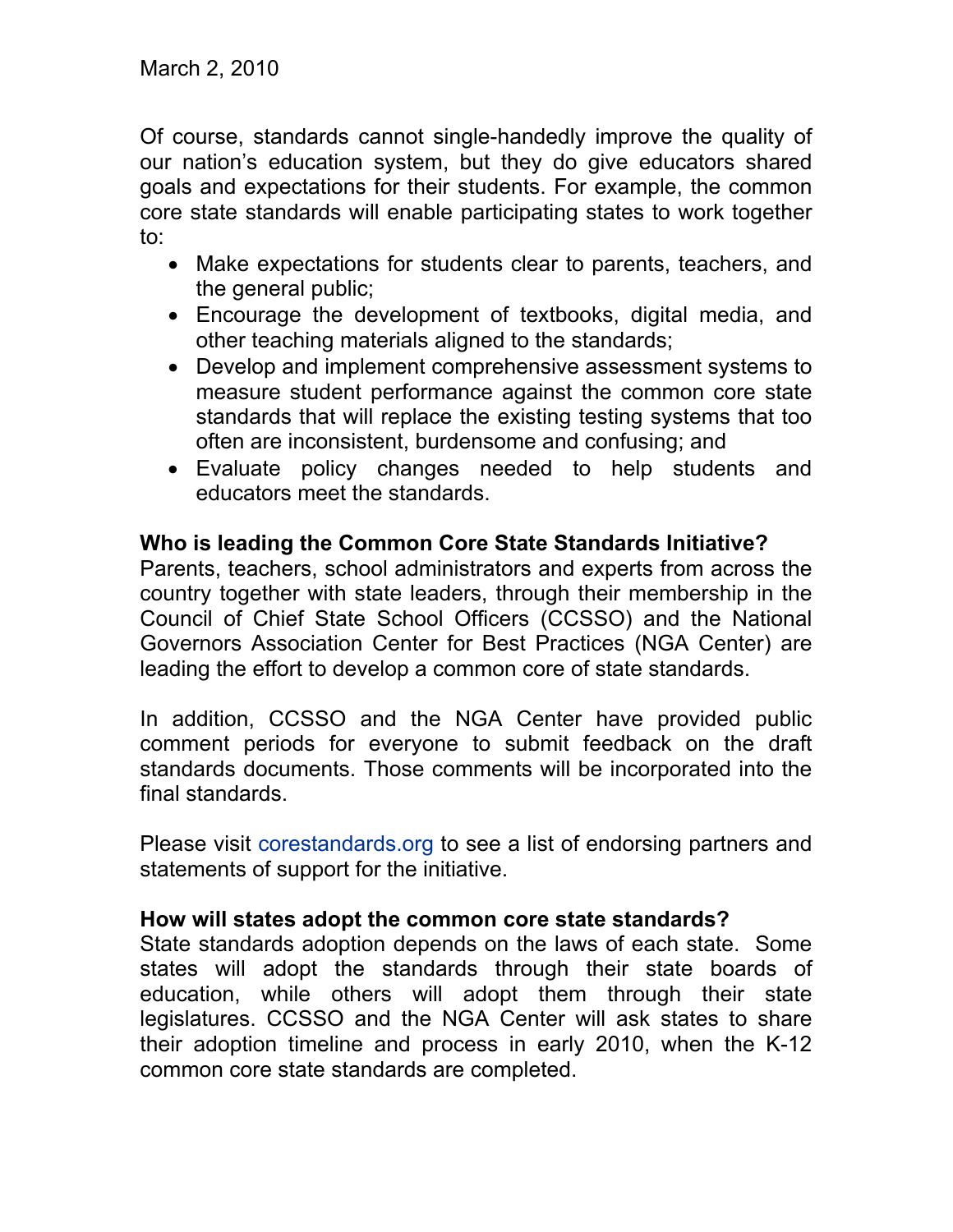#### **Will the common core state standards keep local teachers from deciding what or how to teach?**

No. Common core standards are a clear set of shared goals and expectations for what knowledge and skills will help our students succeed. Local teachers, principals, superintendents and others will decide *how* the standards are to be met. Teachers will continue to devise lesson plans and tailor instruction to the individual needs of the students in their classrooms. Local teachers, principals, superintendents, and school boards will continue to make decisions about curriculum and how their school systems are operated.

#### **Were teachers involved in the creation of the standards?**

Yes. Teachers have been a critical voice in the development of the standards. The National Education Association (NEA), American Federation of Teachers (AFT), National Council of Teachers of Mathematics (NCTM), and National Council of Teachers of English (NCTE), among other organizations have been instrumental in bringing together teachers to provide specific, constructive feedback on the standards.

We encourage teachers and practitioners to submit comments and feedback on the standards through the web site [corestandards.org.](http://www.corestandards.org/)

### **Does having common standards lead to dumbing down the standards across the board?**

Not at all. The common core standards have been built from the best and highest state standards in the country. They are evidence-based, aligned with college and work expectations, include rigorous content and skills, and are informed by other top performing countries. They were developed in consultation with teachers and parents from across the country so they are also realistic and practical for the classroom. Far from looking for the "lowest common denominator," these standards are designed to ensure that all students, regardless of where they live, are learning what they need to know to graduate from high school ready for college or a career.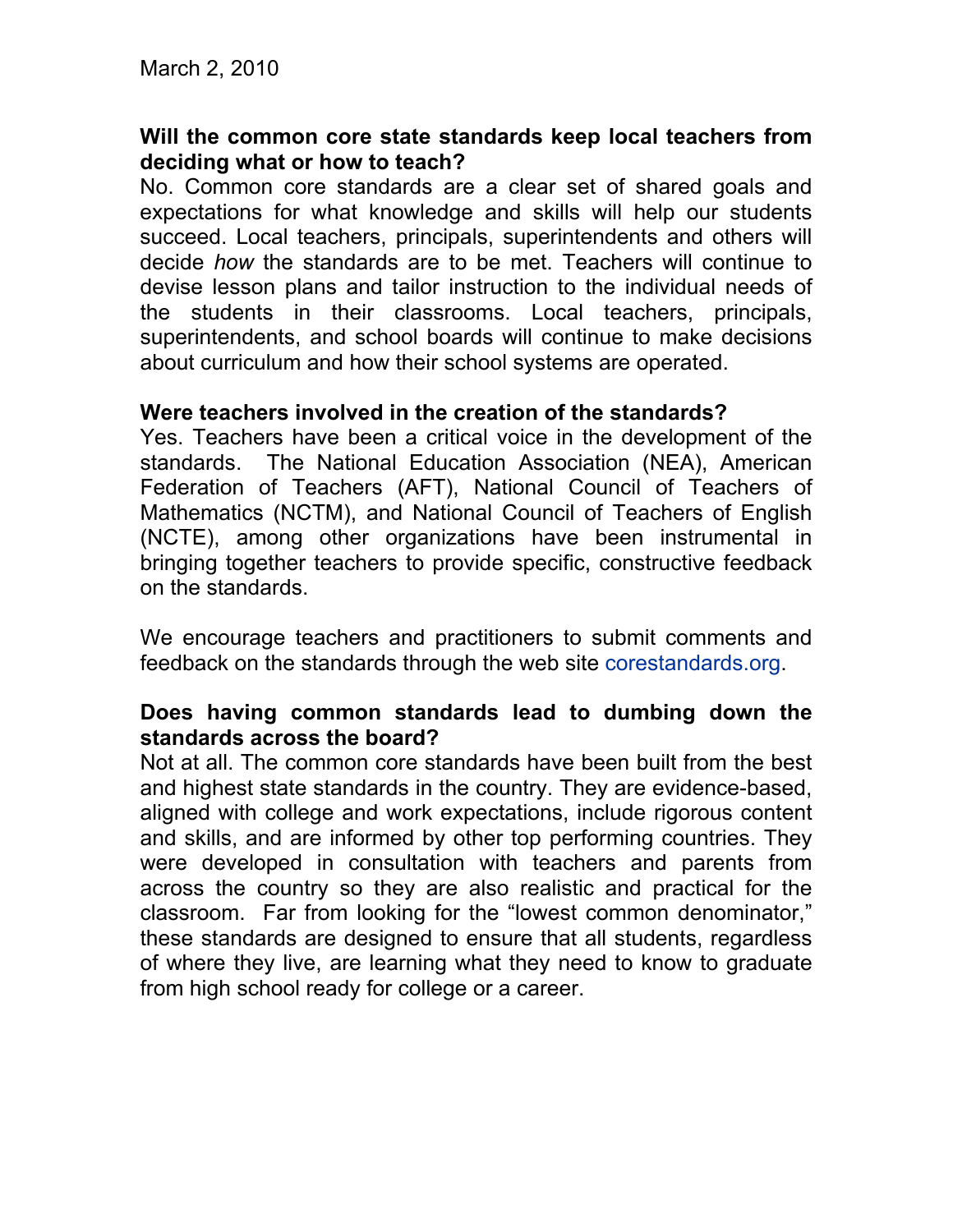### **Will more standards mean more tests?**

No. For states that choose to adopt these common standards, having one set of standards will make it easier for states to pool information and resources to develop a shared set of high-quality tests to better evaluate student progress. The goal is not to have more tests, but to have smarter and better tests that help students, parents, and teachers.

### **Process**

#### **What makes this process different from other efforts to create common standards?**

This process is different because it is state-led, and has the support of educators across the country as well as prominent education, business, and state leaders' organizations, including CCSSO, the NGA Center, Achieve, Inc, ACT, the College Board, the National Association of State Boards of Education, the Alliance for Excellent Education, the Hunt Institute, the National Parent Teacher Association, the State Higher Education Executive Officers, the American Association of School Administrators, and the Business Roundtable.

### **Are these national standards?**

The federal government is NOT involved in the development of the standards. This has been a state-led and driven initiative from the beginning. States will voluntarily adopt the standards based on the timelines and context in their state.

#### **Who or what entity determines the common core state standards?**

CCSSO and the NGA Center have been leading the standards development process in consultation with teachers, parents, experts and administrators. To ensure that this process is open, inclusive, and rigorous, several working groups and committees have been formed. They include the:

• Standards Development Work Group - responsible for determining and writing the common core state standards. [Click](http://www.corestandards.org/Files/K-12DevelopmentTeam.pdf)  [here to view the list](http://www.corestandards.org/Files/K-12DevelopmentTeam.pdf) of work and feedback group members.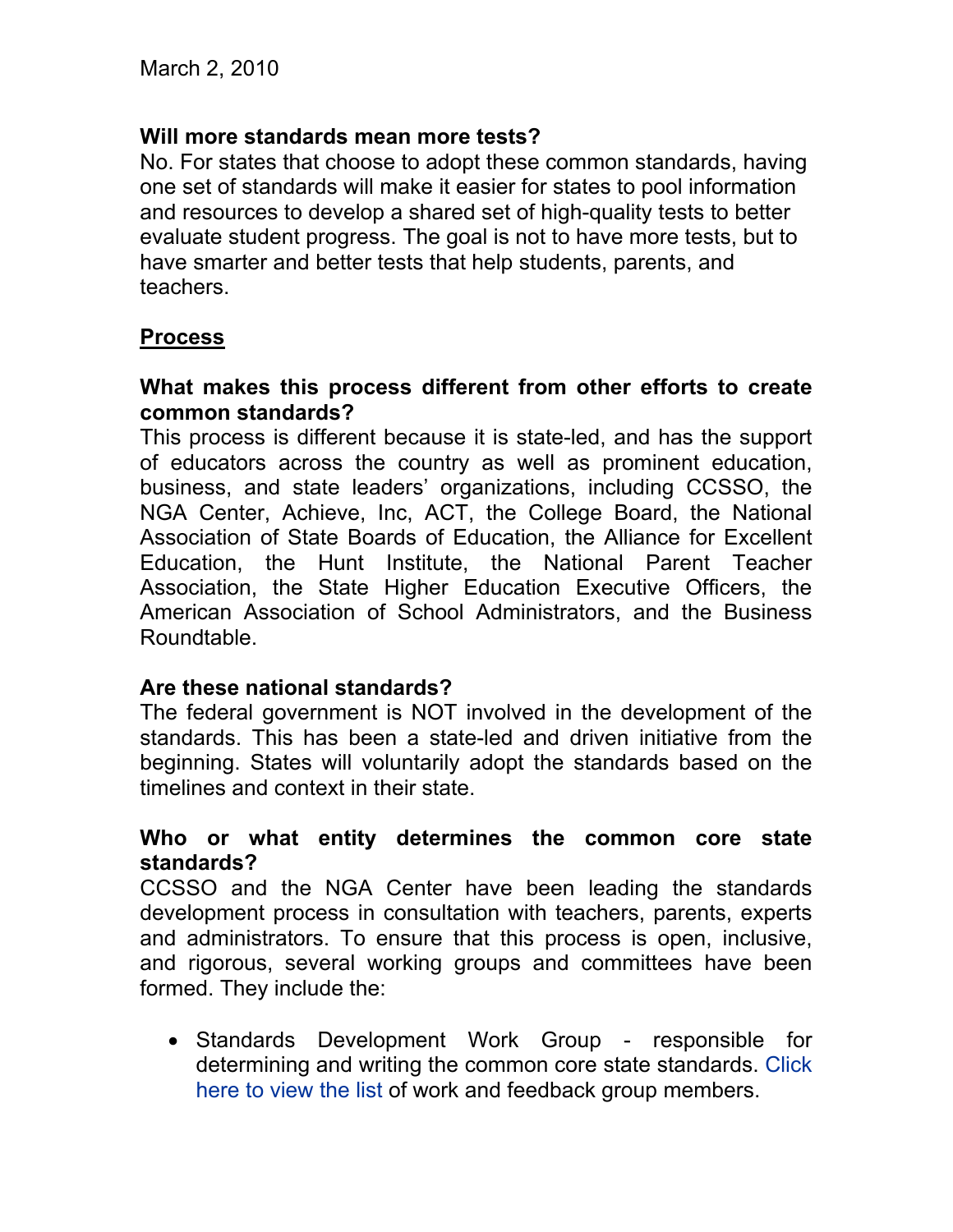- Feedback Group provides information backed by research to inform the standards development process by offering expert input on draft documents.
- Validation Committee nominated by states and national organizations and selected by a group of 12 governors and chiefs who hold leadership positions at NGA Center and CCSSO. These independent, national education experts will review the common core state standards to ensure they meet the development criteria. [Click here to view the Validation](http://www.nga.org/portal/site/nga/menuitem.be806d93bb5ee77eee28aca9501010a0/?vgnextoid=f541ea15a18e3210VgnVCM1000005e00100aRCRD&vgnextchannel=759b8f2005361010VgnVCM1000001a01010aRCRD&vgnextfmt=print)  [Committee.](http://www.nga.org/portal/site/nga/menuitem.be806d93bb5ee77eee28aca9501010a0/?vgnextoid=f541ea15a18e3210VgnVCM1000005e00100aRCRD&vgnextchannel=759b8f2005361010VgnVCM1000001a01010aRCRD&vgnextfmt=print)

Members of the work and feedback group are listed on the site [www.corestandards.org.](http://www.corestandards.org/) The approval process for the standards also includes public comment periods during which anyone who is interested in the standards can submit their comments for review.

# **By what criteria are the standards being developed?**

The standards are being developed by the following criteria:

- Aligned with expectations for college and career success
- Clear, so that educators and parents know what they need to do to help students learn
- Consistent across all states, so that students are not taught to a lower standard just because of where they live
- Include both content *and* the application of knowledge through high-order skills
- Build upon strengths and lessons of current state standards and standards of top-performing nations
- Realistic, for effective use in the classroom
- Informed by other top performing countries, so that all students are prepared to succeed in our global economy and society
- Evidence and research -based

Criteria have been set by states, through their national organizations CCSSO and the NGA Center.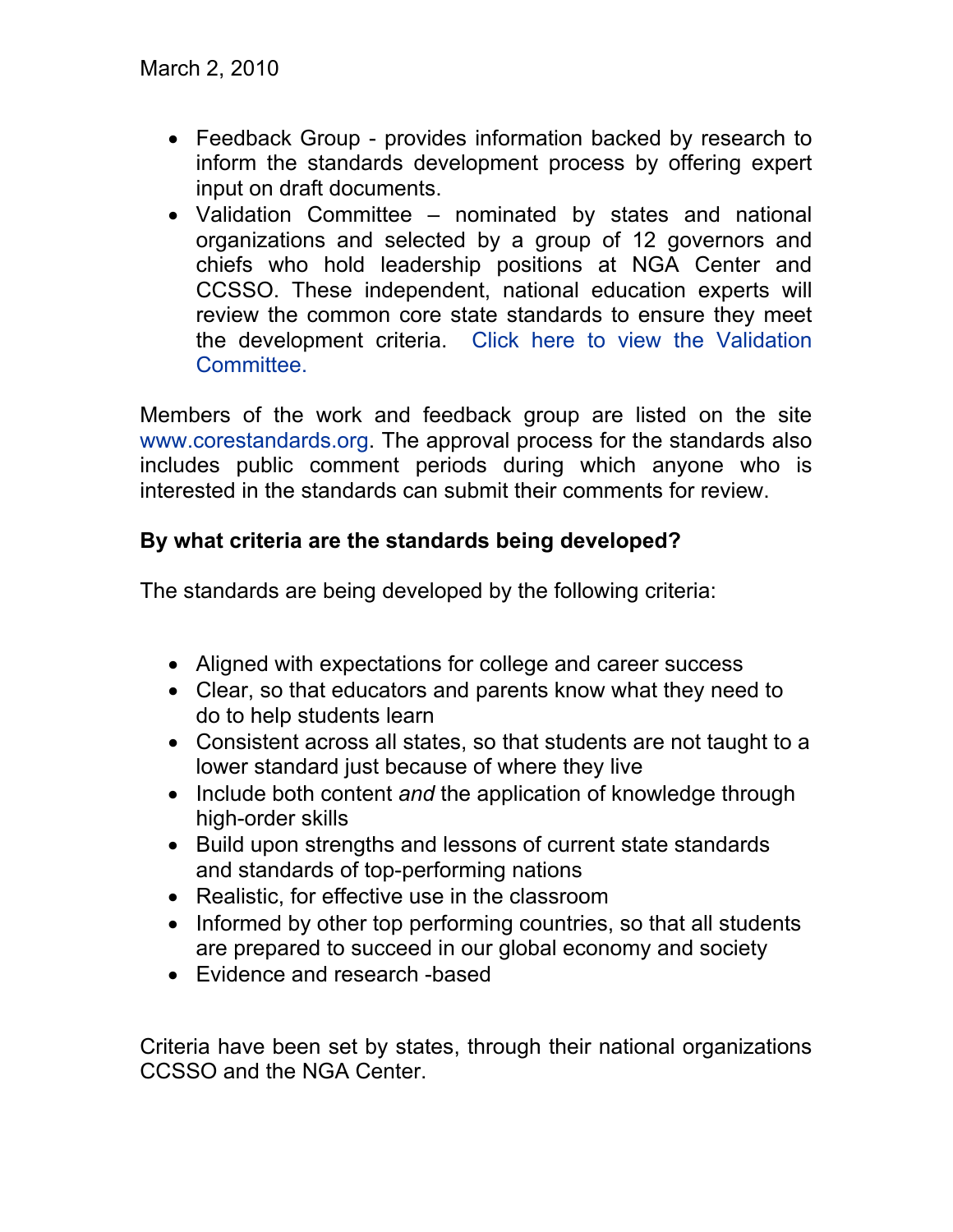### **What grade levels will be included in the common core state standards?**

The English-language arts and math standards are for grades K-12. Research from the early childhood and higher education communities have also informed the development of the standards.

#### **What does this work mean for students with disabilities and English language learners?**

Common standards will provide a greater opportunity for states to share experiences and best practices within and across states that can lead to an improved ability to best serve young people with disabilities and English language learners. Additionally, the K-12 English language arts and mathematics standards include information on application of the standards for English language learners and students with disabilities.

**Why are the common core state standards for just Englishlanguage arts and math? Are there plans to develop common standards in other areas in the future?** English-language arts and math were the first subjects chosen for the common core state standards because these two subjects are skills, upon which students build skill sets in other subject areas. They are also the subjects most frequently assessed for accountability purposes.

Of course, other subject areas are critical to young people's education and their success in college and careers. Once the English-language arts and math standards are developed, CCSSO and NGA Center, on behalf of the states, plan to develop a common core of standards in science and potentially additional subject areas.

### **Will these standards incorporate both content and skills?**

Both content and skills are important and have been incorporated in the common core state standards. One of the criteria by which the standards will be evaluated is whether or not they include rigorous content and application of knowledge through high-order thinking skills.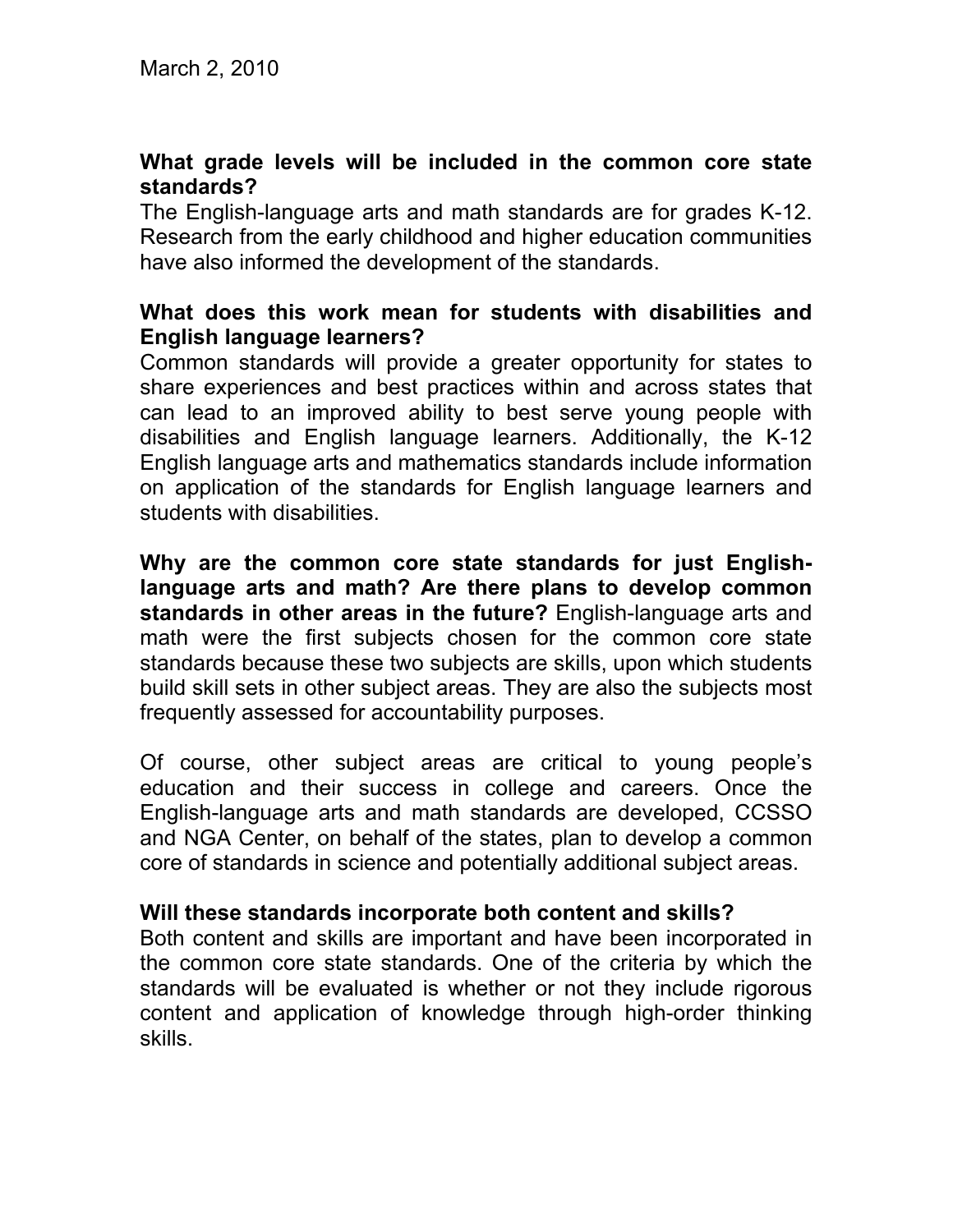### **Implementation and Future Work**

#### **What will these common core state standards mean for students?**

The standards will provide more clarity about and consistency in what is expected of student learning across the country. Currently, every state has its own set of academic standards, meaning public education students at the same grade level in each state may be expected to achieve to different levels. This initiative will allow states to share information effectively and help provide all students with an equal opportunity for an education that will prepare them to go to college or enter the workforce, regardless of where they live. Common standards will not prevent different levels of achievement among students, but they will ensure more consistent exposure to materials and learning experiences through curriculum, instruction, and teacher preparation among other supports for student learning. In a global economy, students must be prepared to compete with not only their American peers in the next state, but with students from around the world. These standards will help prepare students with the knowledge and skills they need to succeed in college and careers.

#### **How will these standards impact teachers?**

The standards will provide important goals for teachers to ensure they are preparing students for success in college and the workforce. They will help teachers develop and implement effective strategies for their students by providing benchmarks for skills and knowledge that their students should have by the end of the year. The common core state standards will help colleges and professional development programs better prepare teachers; provide the opportunity for teachers to be involved in the development of assessments linked to these top-quality standards; allow states to develop and provide better assessments that more accurately measure whether or not students have learned what was taught; and guide educators toward curricula and teaching strategies that will give students a deep understanding of the subject and the skills they need to apply their knowledge.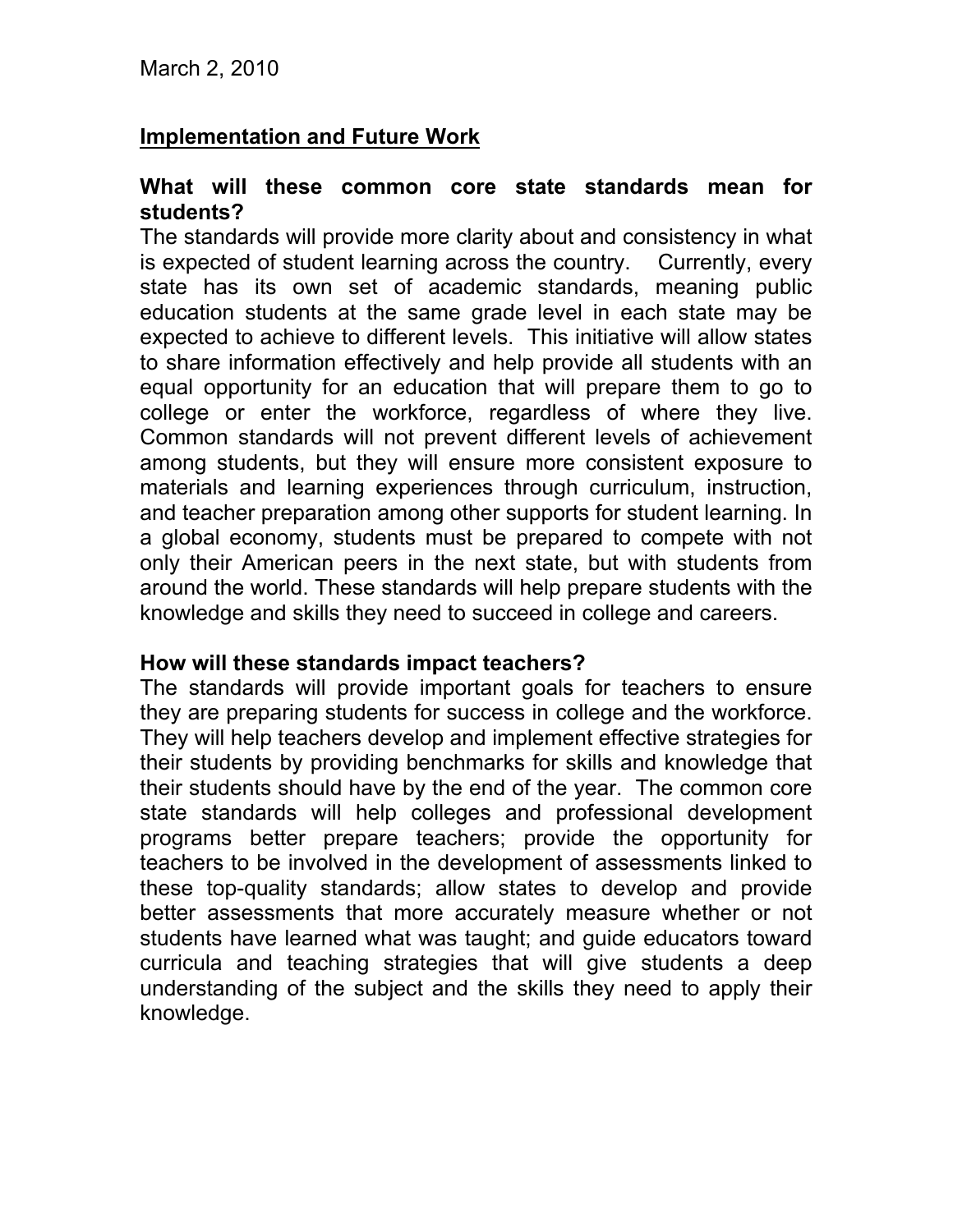# **Will the Common Core State Standards be updated?**

Yes. There will be an ongoing state-led development process that can support continuous improvement of the standards.

#### **Will common assessments be developed?**

Like adoption of common core standards, it will be up to the states: some states plan to come together voluntarily to develop a common assessment system, based on the common core state standards. A state-led consortium on assessment would be grounded in the following principles: allow for comparison across students, schools, districts, states and nations; create economies of scale; provide information and support more effective teaching and learning; and prepare students for college and careers.

### **Instructional materials and curricula are key components to making standards usable and real in the classroom. Will CCSSO and NGA be creating common instructional materials and curricula?**

States that adopt the standards may choose to work together to develop instructional materials and curricula. As states join together to adopt the same common core, publishers of instructional materials and experienced educators will develop new resources around these shared standards. Working together will allow states the opportunity to share best thinking and practices as well as pool resources in their efforts to ensure that teachers have the tools they need to successfully implement these standards.

### **What is the role of the federal government in standards implementation?**

The federal government has had no role in the development of the common core state standards and will not have a role in their implementation.

However, the federal government will have the opportunity to support states as they begin adopting the standards. For example, the federal government can

• Support this effort through a range of tiered incentives, such as providing states with greater flexibility in the use of existing federal funds, supporting a revised state accountability